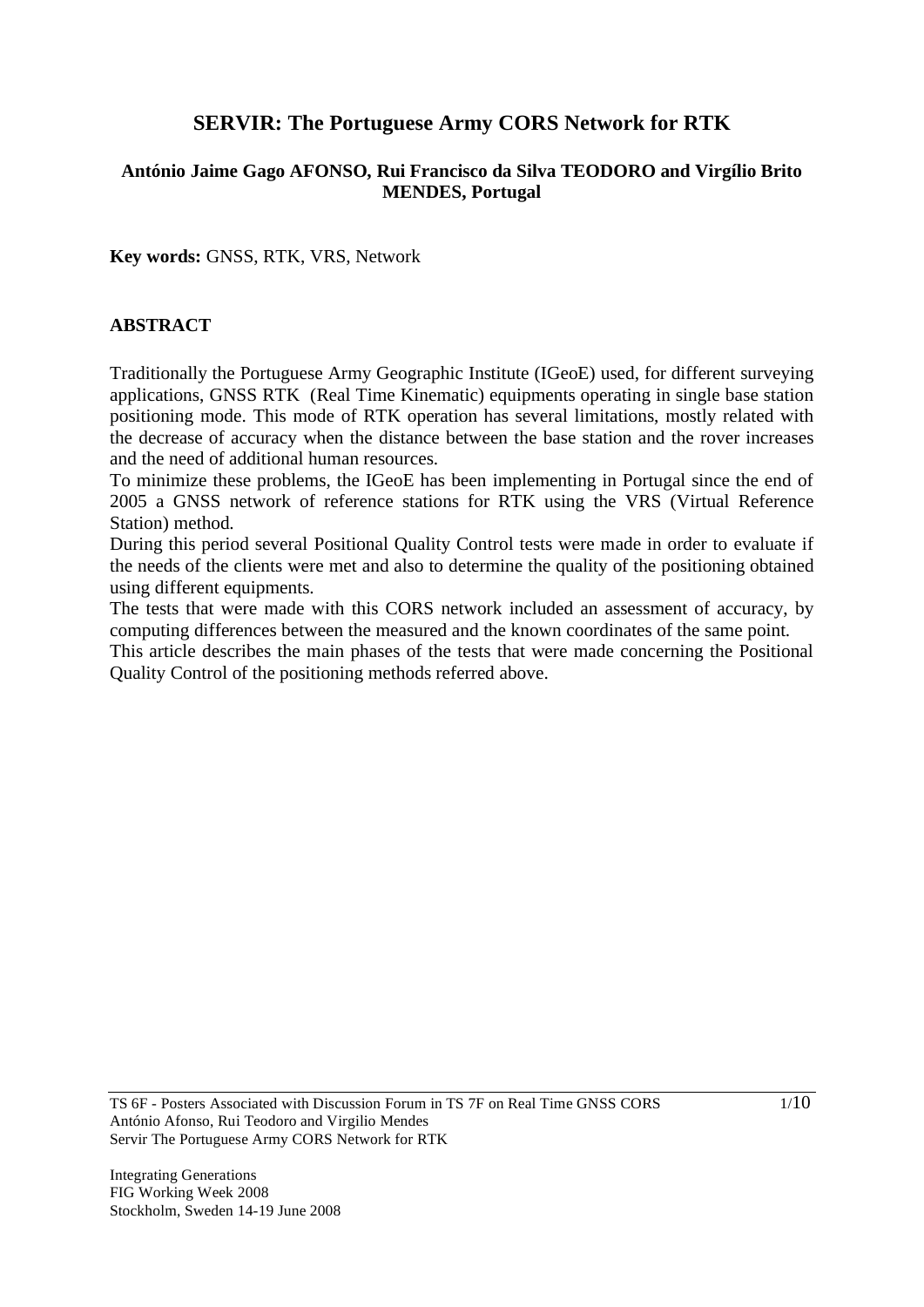# **SERVIR:.The Portuguese Army CORS Network for RTK**

# **António Jaime Gago AFONSO, Rui Francisco da Silva TEODORO and Virgílio Brito MENDES, Portugal**

# **INTRODUCTION**

The 1:25000 military maps are the only ones covering the entire Portuguese territory and always served its engineer corps and the country. The Portuguese Army Geographic Institute (IGeoE) finished recently the acquisition of all the geographic information in digital format and is now concerned with the update of such information. For institutions like IGEoE, it is mandatory to have these update cycles performed as fast as possible, so that the needs of our customers, both military and civilian, can be fulfilled. To achieve this objective it is also essential that the way the geographic data are collected must be up-to-date with the latest technology available.

One of the phases of the production process, the survey support, represents an enormous time consuming task. The fastest way to have 3D coordinates of points, either for photogrametric methods, for quality control objectives, or any other purpose, was achieved using the Single Base Station (SBS) Real-Time Kinematic (RTK) technique. However, the limitations of this technique represented a serious obstacle to fulfill our goal of having up-to-date geographic data available to our costumers demands.

The need of the SERVIR (VIRtual GNSS Reference Stations System) project became evident when we realized that the survey support was to slow and the human, material and financial resources were too high. We needed something more efficient.

This SERVIR project was conducted by IGeoE and it uses the communications network of the Portuguese Armed Forces, under the supervision of the SICOM (Communications Integrated System of the Armed Forces) and the Signal Regiment. One of the keys of the success of the project is the optimization of the existing network infrastructure, which has also high reliability. It is possible to reduce almost to zero the amount spent in communications between the reference stations and the servers in the computation center. In order to take advantage of this fact, most of the reference stations are installed in military facilities, because they have a network point of access and ensure the needed security of equipments. A cooperation with the Faculty of Sciences of the University of Lisbon has also been established since the beginning of the project.

The SERVIR network has presently 25 stations spread throughout Portugal mainland, as shown Figure 1.

TS 6F - Posters Associated with Discussion Forum in TS 7F on Real Time GNSS CORS António Afonso, Rui Teodoro and Virgilio Mendes Servir The Portuguese Army CORS Network for RTK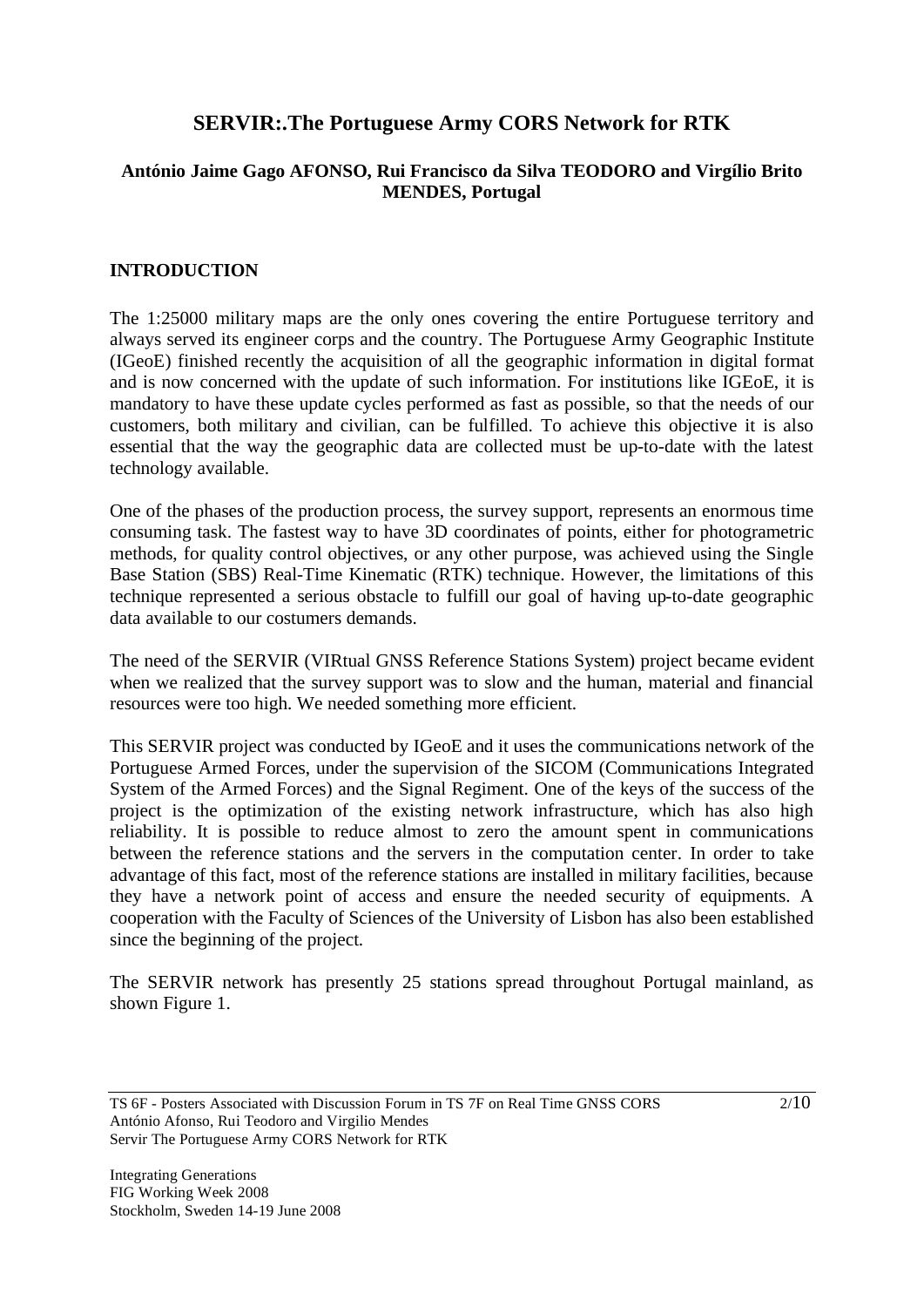### **Single Base Station Real Time Kinematic vs Network Real Time Kinematic**

The RTK methodology is based in the concept that the errors that affect the GPS computation of the absolute position are the same within a certain geographic area. Those errors are mainly due to the effects of the ionosphere, neutral atmosphere, satellite orbits, satellite and receiver clocks, and geometry of the GPS constellation. Under these conditions the coordinates measured in absolute mode may vary from 1 m to 10 m. If a GPS receiver, usually called Reference Station or Base, is set up in a point with known coordinates (a 3D control point for instance), one can compare these known coordinates with the coordinates that are being computed at each instant. Using this methodology, the receiver computes differential corrections that are send, using a radio modem, to other receivers, usually known as rovers. With those corrections the rover receiver can compute more accurate coordinates.

The Differential GPS (DGPS) technique uses this real time positioning process to apply corrections to pseudo-ranges with accuracy of 1 m, whereas the RTK positioning uses phase corrections, in order to obtain accuracies at the centimeter level.

The Single Base Station RTK technique has, however, some operational limitations. Some of them are:

- The distance between the base and the rover(s) must be less than 10 km (Rizos, 2003);
- It is necessary, at least, 2 GPS receivers with radio equipment to transmit the differential corrections;
- Two survey teams are needed, one to operate the base receiver and other to operate the rover;
- The accuracy degrades as the rover stands away from the base;
- Possibility of radio interferences from other radio equipments operating in the area;
- Radio signal propagation problems due to natural and/or artificial obstacles.

To avoid these limitations, the RTK network technique uses several GPS or GNSS reference stations working together in a network environment. These stations are placed in points of known and accurate coordinates. Through the continuous processing of GNSS observations, it is possible to model the systematic errors in a certain geographic area and to reduce their influence. Moreover when compared with the SBS technique, we can have a much larger area without degradation of the coordinates of the rovers and a much lower initialization time.

# **VIRTUAL REFERENCE STATION (VRS) CONCEPT**

The VRS concept is based in a network of permanent reference stations (CORS – Continuous Operation Reference Station) connected through a communications system to a Control **Center** 

The data from the reference stations are transferred to the Server in the Control Center. Based in the available information, the Server computes the errors due to neutral atmosphere, ephemeris and clocks and ambiguities both to L1 and L2 carriers.

A rover receiver working in a certain area establishes a two-way connection with the Control Center, using a cellular phone by Global System for Mobile Communications (GSM) or General Packet Radio Service (GPRS), and sends its position, in absolute mode, to the

.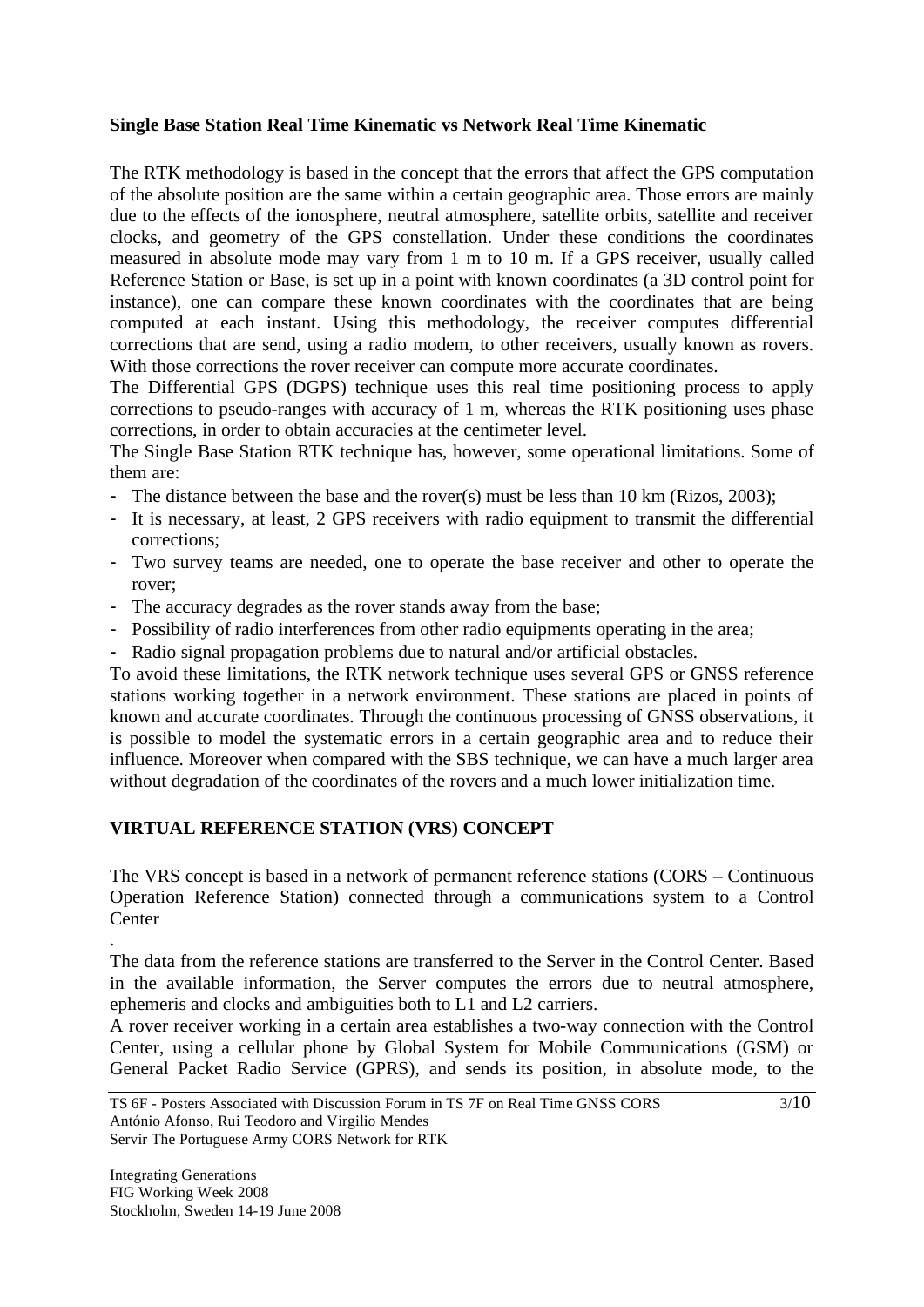Control Center using a standard NMEA (The National Marine Electronics Association) message in GGA (Global Positioning System Fixed Data) format.

The Control Center receives the NMEA message, computes corrections and sends to the rover these corrections using the RTCM (The Radio Technical Commission for Maritime Services) or CMR (Compact Measurement Record) format. When the Rover receives these corrections, it computes a new solution in DGPS mode. This solution has now an accuracy of about 1 m. This new position is sent again to the Control Center, which computes new corrections that are sent to the rover. The computed corrections are calculated not to the true position of the rover but to a virtual position in a close neighborhood of the Rover position. This virtual position is called Virtual Reference Station and gives the name to this technique. Because the system has a network solution to each point under the reference station influence, it uses all the available information from all the stations to compute the solution.

Mathematically, the software uses a special interpolation technique which includes a leastsquares adjustment and a heavy linear approximation.

### **THE SERVIR REFERENCE STATIONS**

The SERVIR network has presently 25 stations spread throughout Portugal mainland, as shown Figure 1.



**Figure 1** – SERVIR network

TS 6F - Posters Associated with Discussion Forum in TS 7F on Real Time GNSS CORS António Afonso, Rui Teodoro and Virgilio Mendes Servir The Portuguese Army CORS Network for RTK

Integrating Generations FIG Working Week 2008 Stockholm, Sweden 14-19 June 2008  $4/10$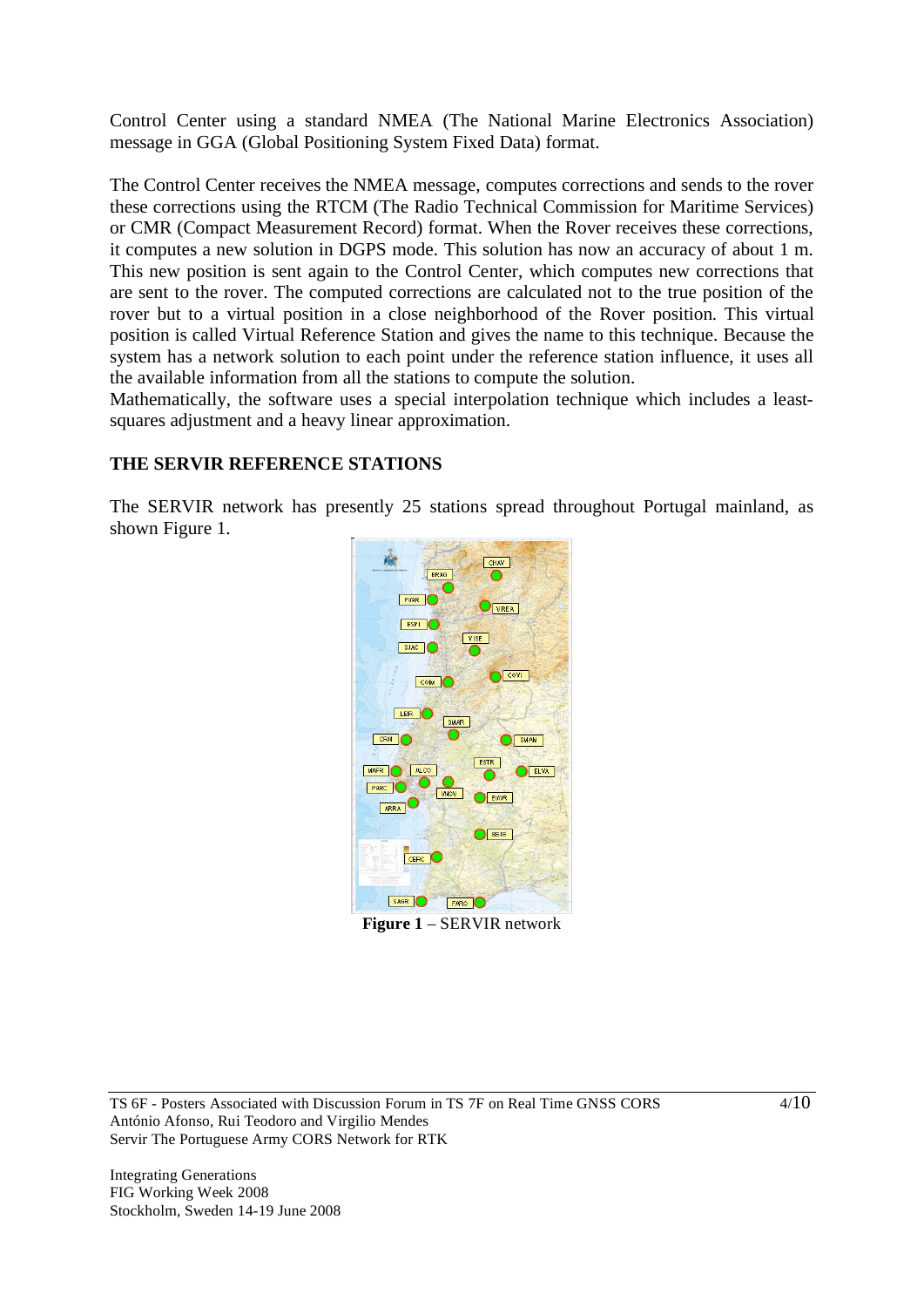With the exception of COVI, all the stations are located in Army, Air Force or Navy facilities. This fact has evident benefits: the security of equipments and the possibility of using Portuguese Armed Forces internal communications network which is very reliable and has latency times that are extremely low. Typically a reference station has the following components:

- GNSS antenna Trimble Zephyr Geodetic;
- Receiver Net R5 or RS:
- Emergency power supply.

# **NETWORK ARCHITECTURE**

The network architecture of the project was designed in such a way that security, reliability and operation speed is always assured. Through the simultaneous operation of two different computation servers (named RTKNet1 and RTKNet2), it is possible to guarantee the premises referred above. Thus, if a problem happens with one computation server, the other one has the capacity to replace it in a way that the service is always available. The system has the possibility of 50 simultaneous user connections.

Those servers are also responsible for the following tasks:

- Quality verification of the data observed and transferred from each reference station;
- Validation of the RINEX files stored before those files are available to the clients;
- Correction of the center phase of the GNSS antennas;
- Estimation and modeling of the ionospheric, tropospheric and ephemeries errors;
- Preparation of the RTCM (2.3 or 3.0)/ CMR (or CMR+) messages to be send to the users.

The computer named SPLITTER is responsible for the communication between the control center and the reference stations, ensuring that all the GNSS observations from those stations are received by the computation computers. It is possible, using this computer, to remotely control the stations and change some of the settings.

The communication with the users is guaranteed through a fourth computer named WebServer. In this machine is also hosted a web page (that is used as an interface with the client) and a database (where data related with data access permissions to the clients is stored).

To establish a connection to the network there are some possibilities:

- Using a radio. This service is available only to military units. The differential corrections for RTK positioning are send to users using a radio modem;
- Using GSM for RTK positioning, but only if the Web Server computer fails. In this case the communication is assured by eight GSM modems directly connected to the computation computers. However this possibility is more expensive that the GPRS option and it is not possible to know who is using the network. It is only possible to know the phone number dialing. For commercial purposes it is much more complex to manage the network in this environment;
- Using GPRS through the NTRIP protocol. This is the cheapest way for a client to have RTK corrections. In terms of management of the network, this is also a better solution, as it is possible to know the client, when he establishes a connection;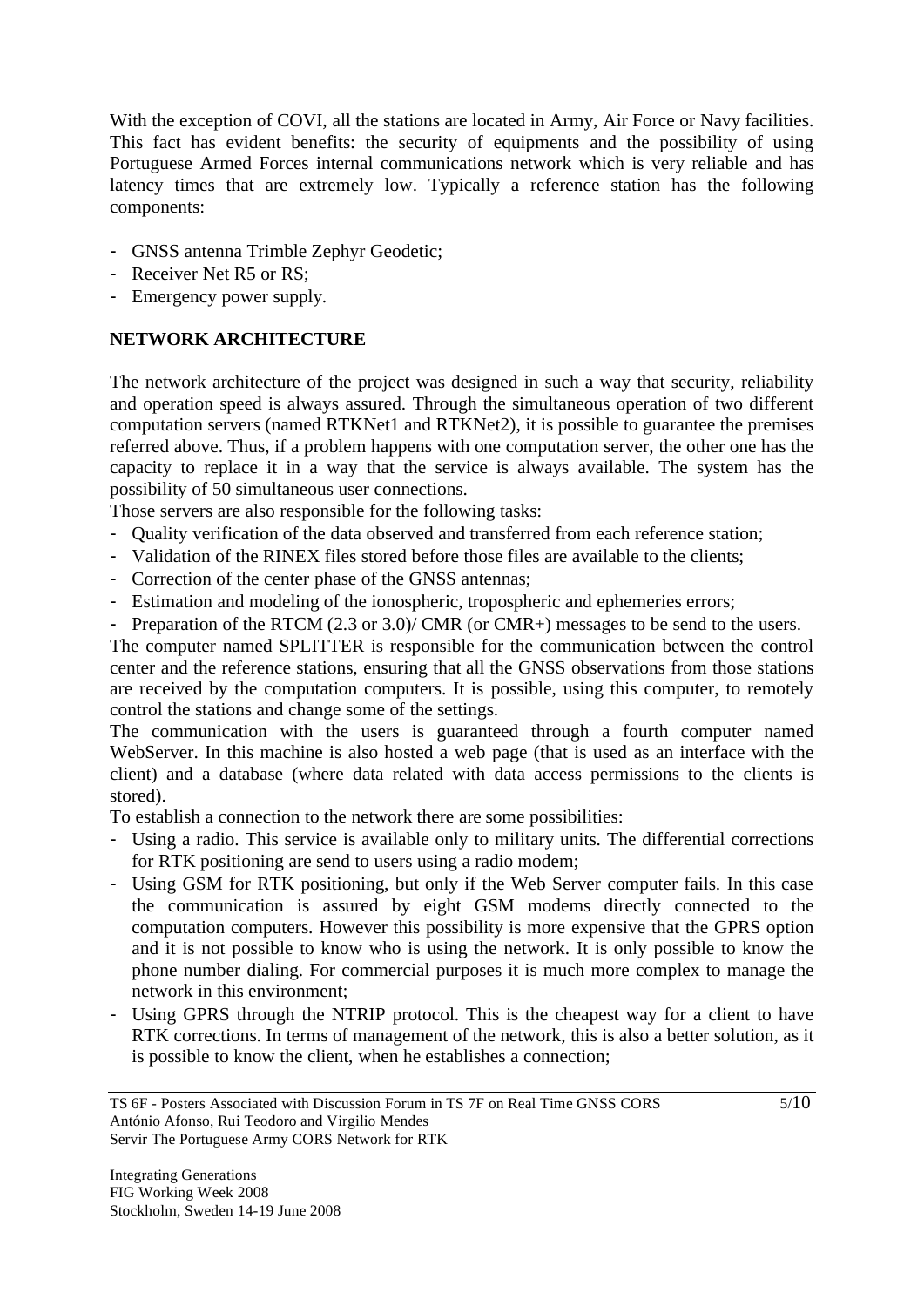- By HTTP (Hyper Text Transfer Protocol) allowing users to download of RINEX files from the Web page. The number of hits is controlled by the username and passwords that the client must type before logging in;
- By FTP (File Transfer Protocol) only available for large amount of data. This option raises some security problems related with the ports that must be open through the firewall.



**Available services** 

The services that are available are (http://213.63.136.12):

- DGPS. The differential corrections are available using RTCM 2.3 format message;
- RTK. The differential corrections are available in CMR, CMR+, RTCM 2.3 and RTCM 3.0 format messages;
- RINEX files. Download available through the web page. It is possible the download of the RINEX files of the reference stations or create a VRS station in the neighborhood of the point we want to process and the system creates RINEX files to that VRS position.

# **QUALITY CONTROL**

# **In RTK mode**

-

Since April 2006 that the reference stations have coordinates referred to the International Terrestrial Reference Frame 2000 (ITRF2000), epoch 2006,16.

Once implemented the network, it was necessary to evaluate how it was working and what kind of accuracy is expected when using the differential corrections in RTK mode. The methodology that was adopted to perform the tests was the following:

- Test involving the longest baseline connecting two reference stations. This baseline was 68 km long and represents the worst situation;
- Tests in the middle of the baseline, and transverse to the direction of the baseline, by choosing 3D control points at 5, 10, 15 and 20 km, both inside and outside the network;
- For each of these points, perform 3 hours observations sessions in static mode, in order to derive their positions ITRF2000 (epoch 2006,16), to be used as ground-truth coordinates;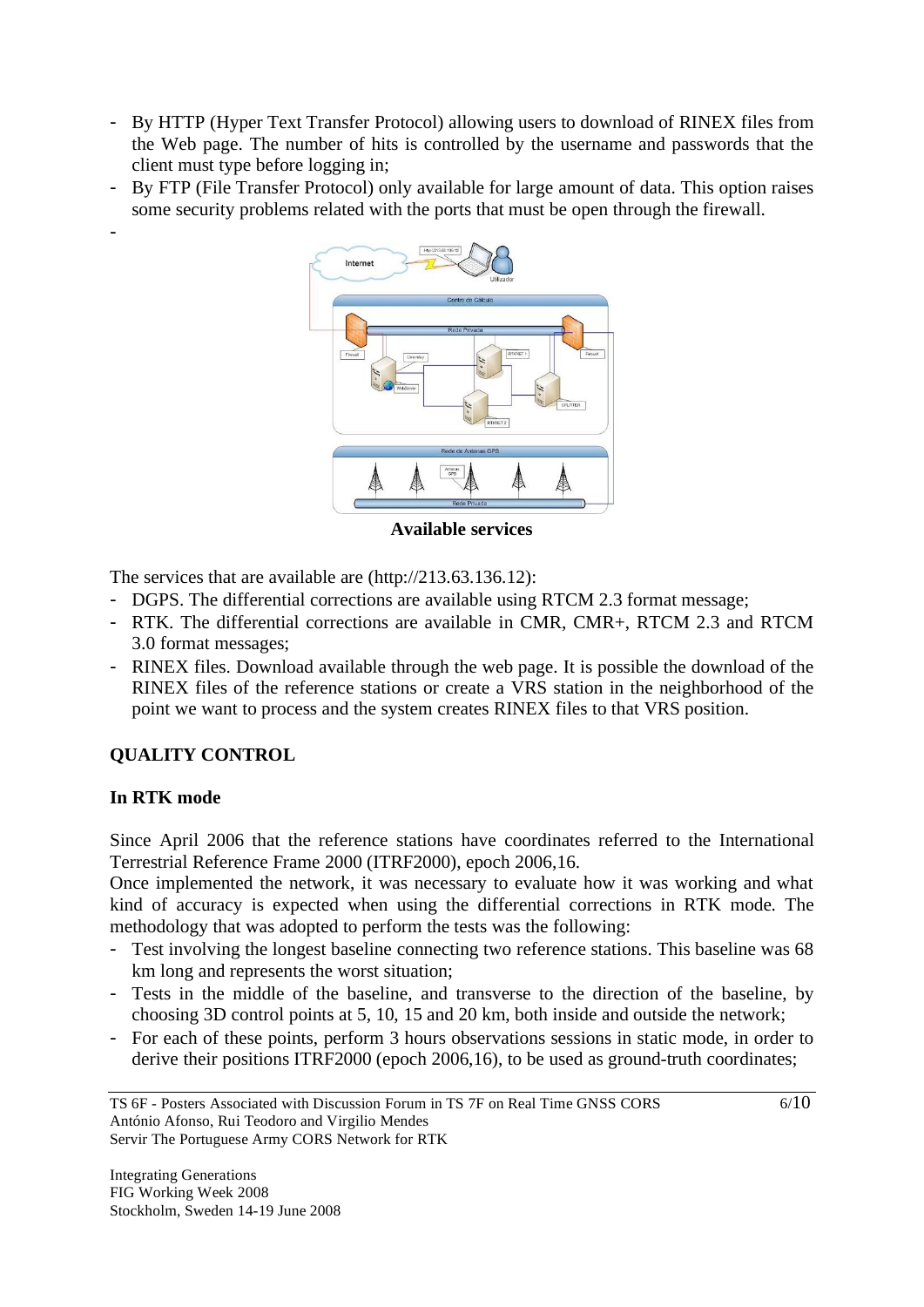- Measurement of the same points using a Rover Trimble GNSS R8 with the corrections received from the network and the RTK SBS technique;
- Compare the coordinates from the same point using both techniques with the fixed coordinates and the compute the differences between them.

The first conclusion we had was that more tests needed to be done. However it was possible to have a first idea of how the network was working. We realized that the RTK-network technique is more precise than the RTK-SBS technique and the accuracy is better than 5 cm both inside the network and outside the, up to 15 km distance from the baseline.

Another field test was made, independent from the previous, in another location, inside the network, to confirm the values of accuracy we had and to measure the time needed to measure the coordinates of a point.

In the top of the IGeoE building there is a point of known coordinates in ITRF2000, epoch 2006,16 (IGeoE station). As before, we used a Trimble GNSS R8 receiver, a Leica GPS1200 receiver and a stop-watch. In 2 different days, in the morning and in the afternoon of each day, we made 100 measurements. In each measurement were registered the coordinates and the time since the moment of the beginning of the GPRS connection until the rover is fixed and ready to measure coordinates. The tests confirmed the accuracy better than 5 cm with both receivers and the initialization time is less than 30 seconds.

New tests will be made as soon as all the reference stations will be set up and the network processed all together in a new reference frame.

# **In DGPS mode**

In the same IGeoE station above a new test in DGPS mode was carried out. Again the objective was to realize the accuracy we had when using the corrections from the network and the time since the beginning of the connection until the receiver is ready to measure the coordinates. It was used a Trimble GeoExplorer XH normally used in Geographic Information System (GIS) field work. We measured the coordinates from the point using the network corrections and the EGNOS corrections. After the measurements were made the coordinates from those two sources were compared with the "true" coordinates of the point. The results are shown in the table 1. The initialization time is less than 30 seconds

**Table 1** Mean differences between DGPS solutions obtained with the SERVIR network and EGNOS, for the IGeoE station

|               | Horizontal (m) | Vertical (m) |  |
|---------------|----------------|--------------|--|
| <b>SERVIR</b> | $\rm 0.81$     | 0.82         |  |
| <b>EGNOS</b>  | 2,30           | .09          |  |

TS 6F - Posters Associated with Discussion Forum in TS 7F on Real Time GNSS CORS António Afonso, Rui Teodoro and Virgilio Mendes Servir The Portuguese Army CORS Network for RTK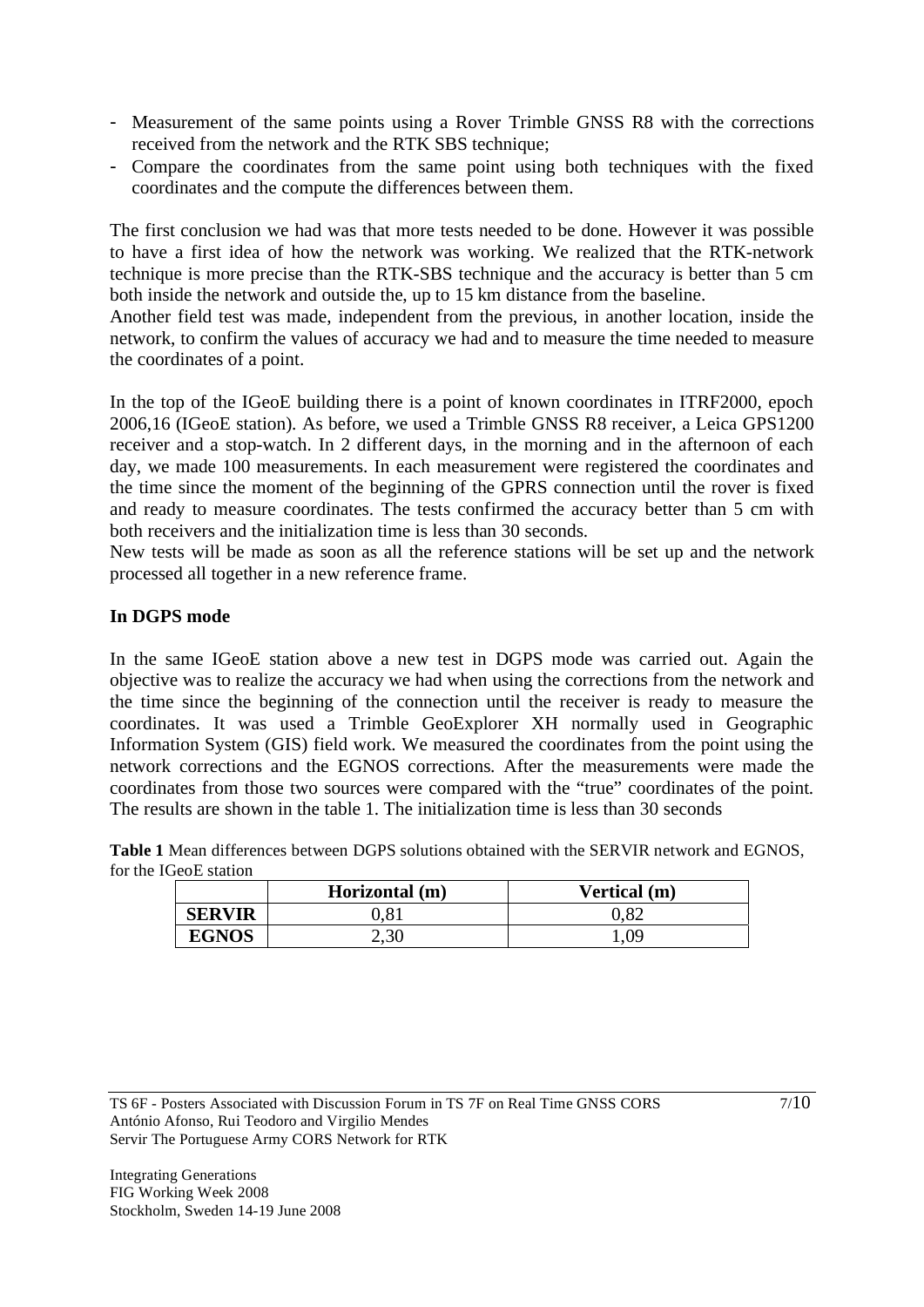## **Users**

In addition to the internal users, anyone who needs precise positioning can use the information available through the network. This means that a large variety of users are registered. From large construction companies to small surveying teams, from students to investigation centers or high-technology development companies, the users are diversified. As March 2008, there are about 482 registered users either to RTK, DGPS or RINEX service. On a daily basis we have an average of 30 users for the RTK service. Monthly we have an average of 65 users. The message format which is more used is RTCM 3.0 followed by the CMR+. Table 2 summarizes the number and type of access. Based on those numbers we can say that the number of connections is increasing rapidly and exceeding our best perspectives.

|                      |                    |                          | Number of connections by<br>message format |        |
|----------------------|--------------------|--------------------------|--------------------------------------------|--------|
| <b>Months</b>        | Number of<br>users | Number of<br>connections | <b>RTCM 3.0</b>                            | $CMR+$ |
| October 2007         | 14                 | 88                       | 26                                         | 30     |
| November 2007        | 17                 | 115                      | 39                                         | 37     |
| December 2007        | 15                 | 80                       | 37                                         | 19     |
| <b>January 2008</b>  | 17                 | 189                      | 146                                        |        |
| <b>February 2008</b> | 20                 | 126                      | 66                                         | 19     |
| <b>March 2008</b>    | 31                 |                          | 72                                         |        |

### **FUTURE EVOLUTIONS**

It is planned the full coverage of Portugal mainland until the end of 2008, by installing three new reference stations. Afterwards, new coordinates will be computed to all stations in a new reference frame. At this time the network will be stable and it will be possible to perform new tests throughout the entire territory.

# **CONCLUSION**

There are several applications that may take advantage of the SERVIR network. The services are available to everyone and the interoperability with all the surveying equipment is possible. The results of the tests that were carried out show that the accuracy of the positions, in RTK mode, is better than about 5 cm within the network, with identical levels of accuracy extending to up 15 km outside a base line. If DGPS technique is used, the accuracy of positions is about 80 cm.

To the IGeoE, the SERVIR network represents a great improvement in productivity (from an average of 8 points measured with the SBS RTK technique, it is now possible to measure 20 points per day) and reduction of the human effort. To the civil and scientific community, this network constitutes certainly one of the best continuous operation reference stations network of the Europe.

TS 6F - Posters Associated with Discussion Forum in TS 7F on Real Time GNSS CORS António Afonso, Rui Teodoro and Virgilio Mendes Servir The Portuguese Army CORS Network for RTK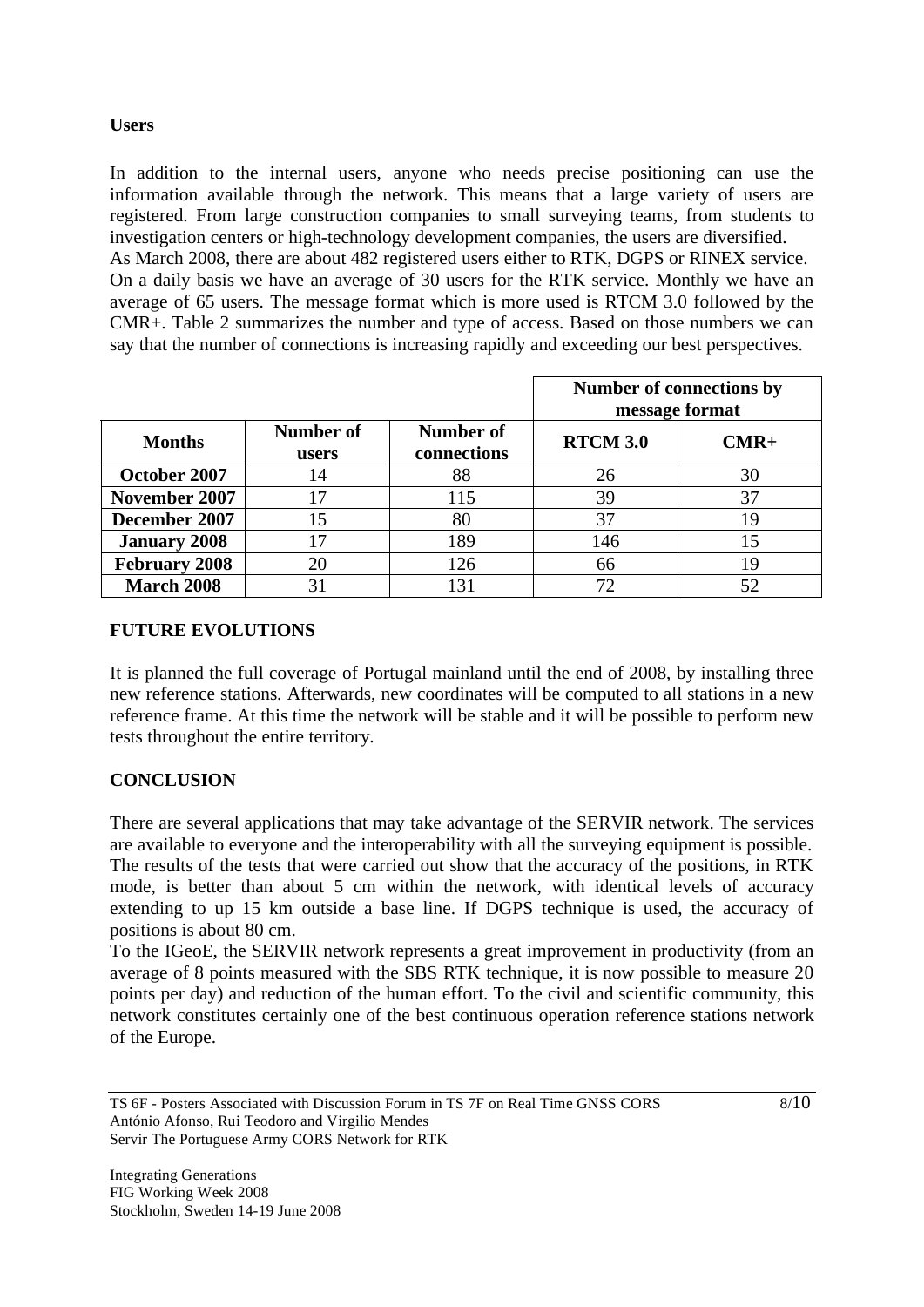#### **REFERENCES**

Rizos, C. (2002) "Network RTK research and implementation – A geodetic perspective." Journal of Global Positioning Systems, Vol. 1,No 2, 144-150.

### **BIOGRAPHICAL NOTES**

**António Afonso** is the Chief of the Cartographic Production Center, Army Geographic Institute, Lisbon. He holds a degree in Geographic Engineering and a Master Degree in 2004.

**Rui Teodoro** is the Chief of the Survey Teams, Data Acquisition Department, Cartographic Production Center. He holds a degree in Geographic Engineering.

**Virgílio Mendes** is an associate professor at the Faculty of Sciences of the University of Lisbon. He has a Diploma in Geographic Engineering from the University of Lisbon and a Ph.D. in Surveying Engineering from the University of New Brunswick, Canada. His principal areas of research are the modeling of neutral atmosphere delay in radio and optical techniques and the application of the Global Positioning System to the monitoring of crustal deformation.

### **CONTACTS**

António Afonso Portuguese Army Geographic Institute Av. Dr. Alfredo Bensaúde 1849-014 Lisbon Lisbon PORTUGAL Tel. + 351218505300 Fax + 52218532119 Email: afonso@igeoe.pt Web site: http://www.igeoe.pt/

Rui Teodoro Portuguese Army Geographic Institute Av. Dr. Alfredo Bensaúde 1849-014 Lisbon Lisbon PORTUGAl Tel. + 351218505300 Fax + 352218532119 Email: rteodoro@igeoe.pt Web site: http://www.igeoe.pt/

TS 6F - Posters Associated with Discussion Forum in TS 7F on Real Time GNSS CORS António Afonso, Rui Teodoro and Virgilio Mendes Servir The Portuguese Army CORS Network for RTK

Integrating Generations FIG Working Week 2008 Stockholm, Sweden 14-19 June 2008